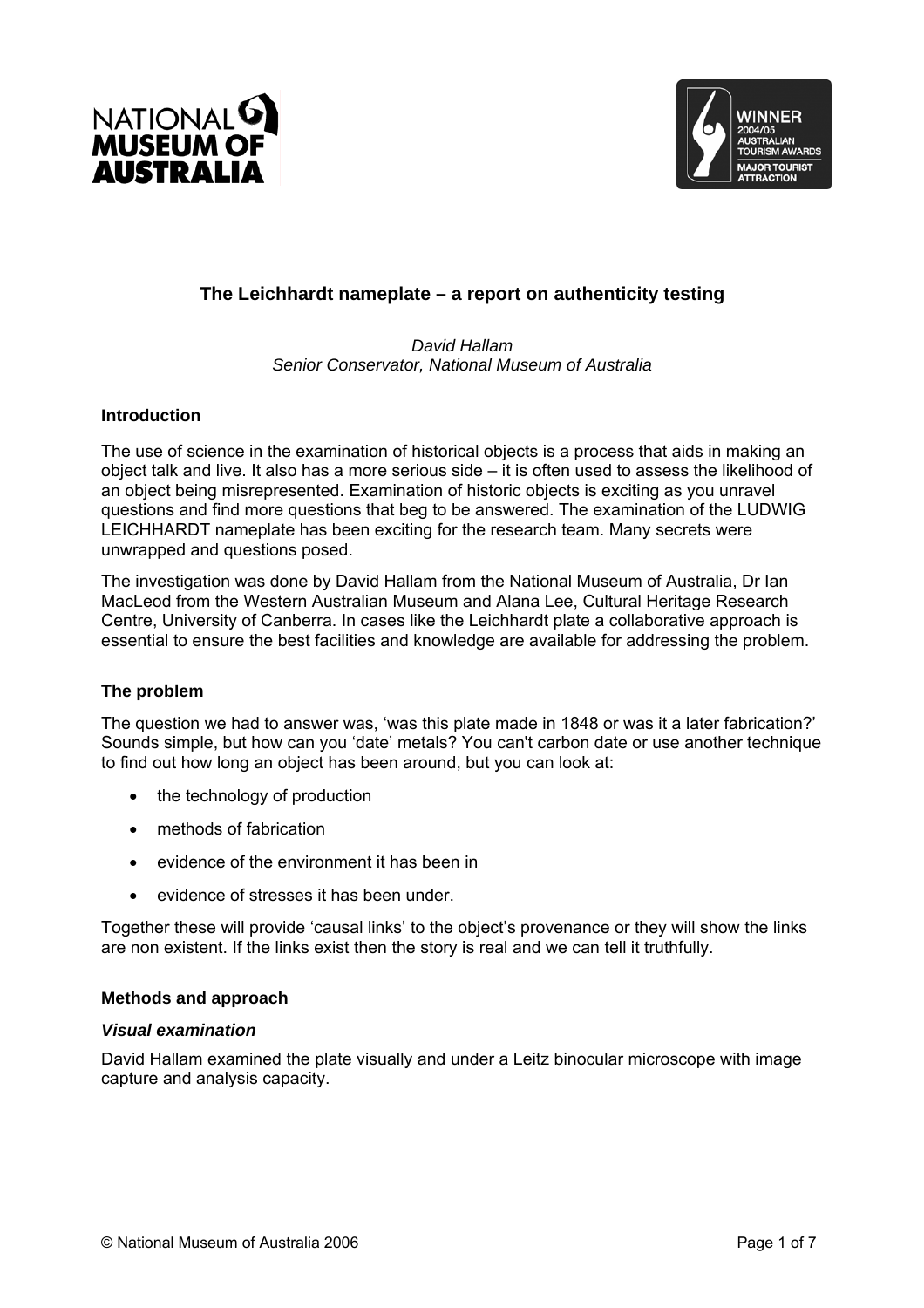# *SEM examination*

The plate was examined in collaboration with Dr Ian MacLeod at the CSIRO Australian Resources Research Centre in Bentley, Western Australia using an environmental Scanning Electron Microscope (SEM) for elemental and morphological details. Energy Dispersive Spectroscopy X-ray Microanalysis was used to determine the elemental analysis.

#### *Raman examination*

A Raman microscope was used to examine the plate at the University of Canberra Raman facility in collaboration with Alana Lee. Raman microscopy is a non-destructive spectroscopic analytical technique. The sample is illuminated with a laser beam and the light that is remitted from the sample is analysed by comparison with known reference samples in a computer. Typically it is used to identify organic and inorganic compounds and complements infrared spectrometry. It is widely used in heritage studies and forensics.

#### **Results**

#### *Visual examination*

The plate is 146.3 mm long, about 20 mm wide and 1.4 to 1.6 mm thick. It has a hole in the upper side, roughly in the centre. The plate has been inscribed with the letters 'LUDWIG.LEICHHARDT.1848'. The 'C' of 'LEICHHARDT' is under the pinhole.

The base metal is 'yellow' in colour but covered with surface scratches, dents and oxides. Nowhere on the plate was a smooth flat surface observed. Reddish 'copper' metal overlays the yellow brass and in places it can be seen to be pealing from the substrate. Darker coloured patina is present on the lower areas of the surface. The surface was filed after it was stamped and engraved. The file marks and letters are corroded and have a deep patina.



# **View of the Leichhardt plate under the microscope. Photo: David Hallam.**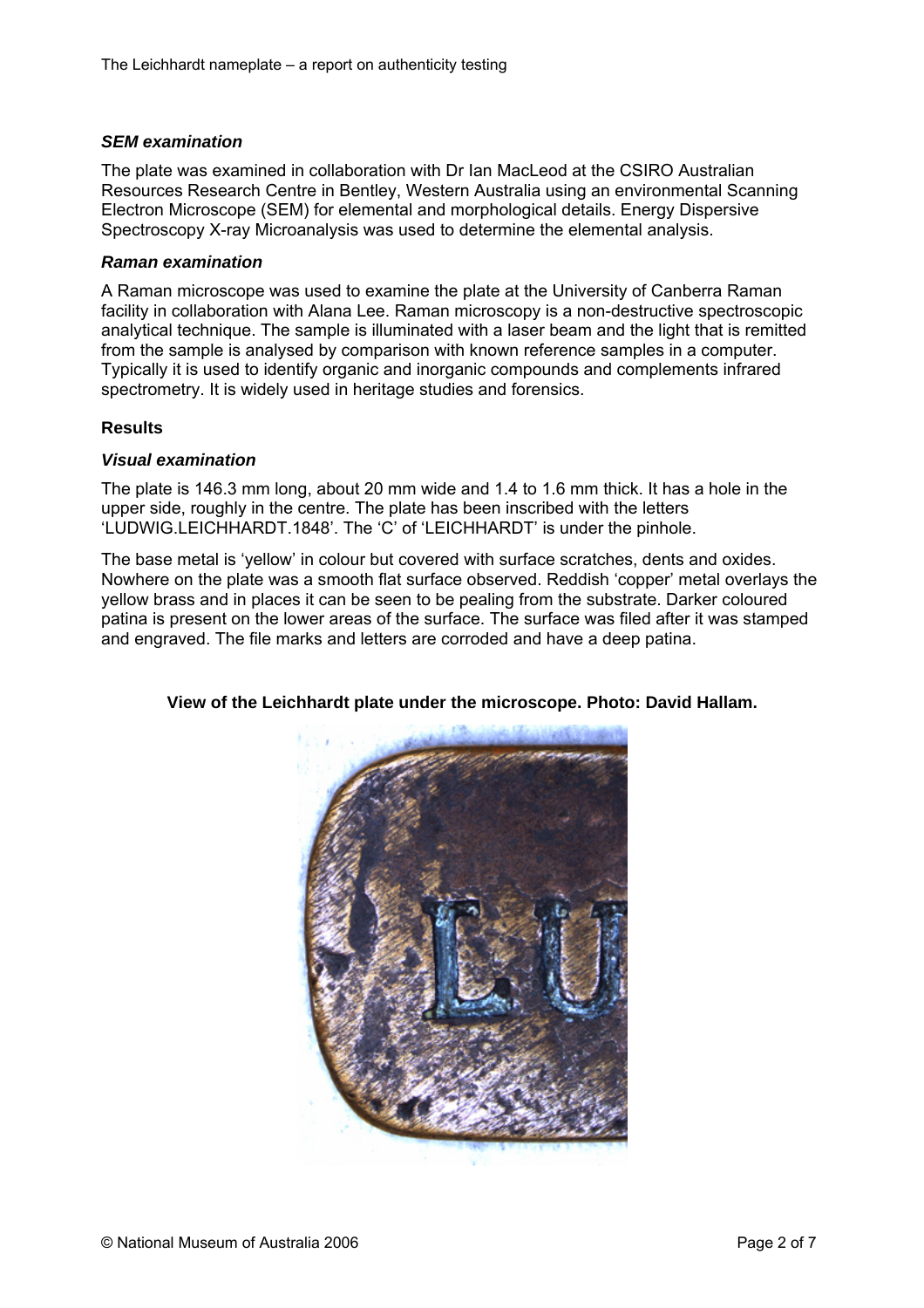The inscription was done with a series of letter stamps with some use of a burin type engraving tool for the numbers. The letters are filled with a black substance which has been over painted in white. Numerous accretions and corrosion deposits are evident in letters, scratches and indentations.

The back side of the plate is rougher than the face and a deeper black is present in the corrosion products. In several areas gouges and cuts are evident. 'Strike through' is also quite noticeable from some of the letters on the face. Some file and dressing marks are also present. The 'copper' film covers a high proportion of the surface.

# *SEM examination*

The SEM examination is detailed in a separate report by Ian MacLeod, published on the National Museum of Australia website at http://www.nma.gov.au/collections/recent\_acquisitions/leichhardt\_nameplate/index.html

#### *Raman examination*

The plate was found to have colloidal carbon in the letters. TiO2 was verified in the letters. Other paint marks were analysed but have proved difficult to identify.

#### **Discussion**

#### *Observations of the plate*

The historical evidence indicates that the plate was retrieved from the remnants of a firearm that was in the fork of a tree that had been burnt. The plate was removed from the burnt butt of the firearm and the firearm was discarded.

When a piece of metal is removed from the substrate it is likely to be forced and bent. Bending will result in the copper coating and oxides being 'popped' off the surface, as they are not compressible. This is evident around the pinhole. After the plate was bent it was straightened as evidenced by light hammering indentations. Corrosion on the plate is consistent with extended outdoor exposure in a humid environment. The plate shows evidence that it was made from recycled metals through the roughness of the surface and the scratched and indented nature of the back of the plate. The finishing of the plate is somewhat rough and ready. The typography of the letters is consistent with the period but the application indicates a skilled metal smith did not make the plate.

The composition of the plate is  $\alpha$ - $\beta$  brass of 62% copper, 34% zinc and 2% lead.

# *Copper, zinc and brass production in the early nineteenth century*

The copper production process was basically unchanged from medieval times till the midnineteenth century when it was improved by better smelter design and better reverberatory furnaces.

The ore was calcined several times to reduce the sulphur content to about 11%. The calcine was mixed with suitable fluxes and a molten 'matte' of copper and iron sulphides was produced as pigs. These pigs were heated slowly to produce cakes of 'blister' with a copper content of about 98.5%. The blister was remelted and polled with green wood sticks to produce an oxygen-reduced copper metal that was cast into billets of 'tough pitch'. Often lead was added to the mix to further reduce the oxygen content. This raw copper would still have copper and iron sulphide impurities in the metal structure.

Brass was then produced either by a cementation process with zinc oxide (which had a limited upper zinc concentration of 32% (Newbury et al 2005) or by mixing the base metals. In the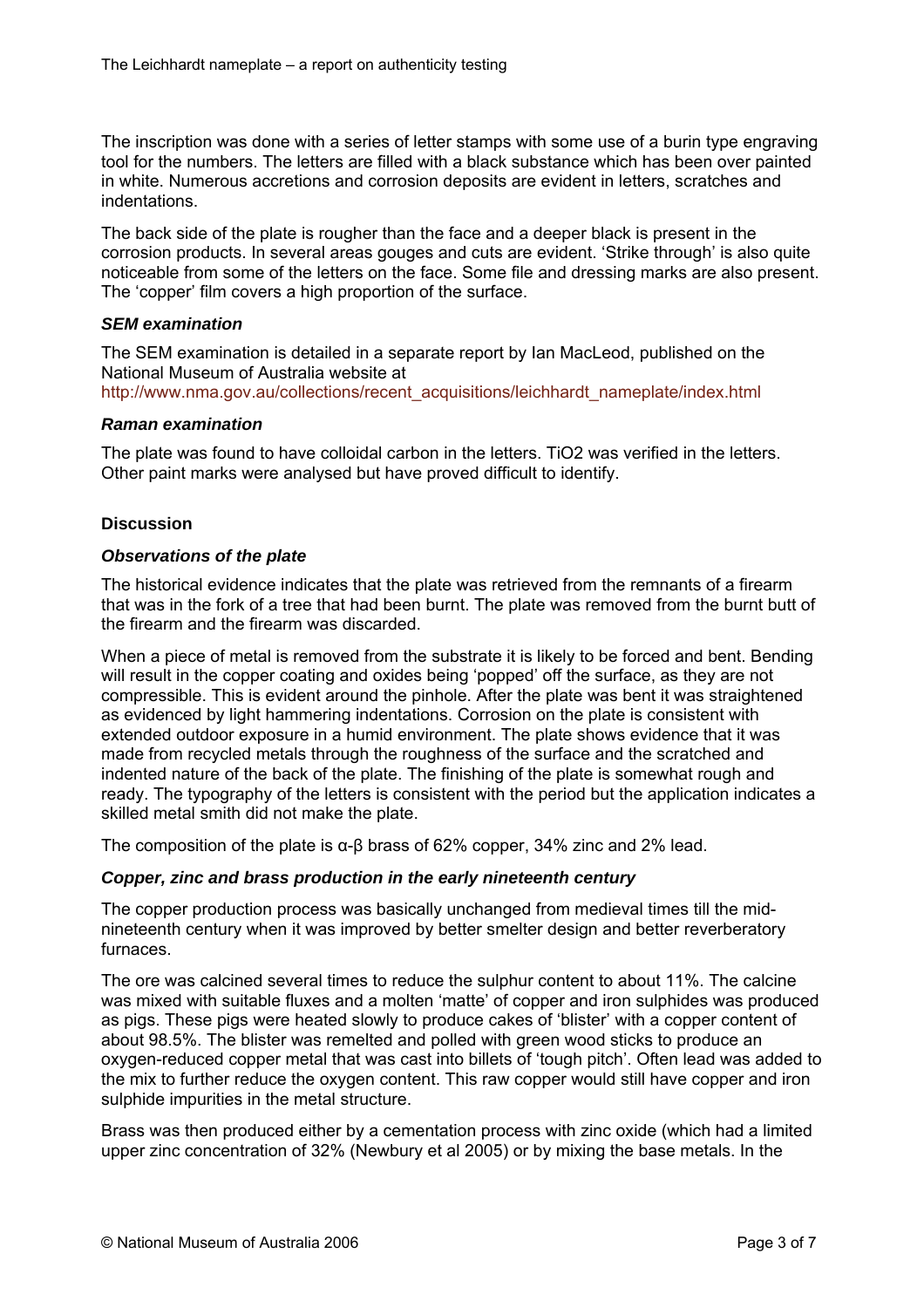early nineteenth century cementation was being phased out in favour of making brass from zinc metal. Indications are that the Leichhardt plate was made by this process as its zinc concentration is greater than the 32% limit for cementation. We currently suspect the zinc was of English origin but we can only prove this with further microanalysis.

Until 1832 copper was used exclusively for cladding ships. In that year Muntz patented a brass of 60% copper and 40% zinc which gradually supplanted copper as cladding material (Viduka 2004). At 36% zinc the Leichhardt plate is not Muntz metal. From 1879 electrolytic copper was produced in Swansea that comprised the pure metals we are accustomed to today. Modern metals (post 1885) have much lower impurity levels than metals manufactured in the 1830s and 1840s. Table 1 shows how the lead concentrations in brass drop as we move forward into the twentieth century. SEM tests show the brass dates from the first half of the nineteenth century, owing to the presence and percentage of lead. The crystal structure of the metal is consistent with brass from the early 1800s. The Leichhardt plate is consistent with what would be expected for brass of the 1840s period.

| <b>Source</b>             | <b>Date</b> | Cu    | Zn    | <b>Pb</b> | Sn   | ∣ref         |
|---------------------------|-------------|-------|-------|-----------|------|--------------|
| Rapid brass nail RP 0000  | 1807        | 70.4  | 26.39 | 1.9       | 0.32 | m            |
| Gem brass bolt no GE 2366 | 1835        | 65.6  | 32.4  | 1.2       | 0.1  | m            |
| Leichhardt plate average  | 1848        | 59.71 | 36.68 | 1.51      | 0.0  | m            |
| Mary Hamilton bolt SI 15  | 1857        | 67.7  | 31.5  | 0.67      | 0.04 | m            |
| Sheathing Acadia          | 1881        | 62.9  | 33.2  | 0.4       | 0.03 | $\mathsf{v}$ |
| Sheathing Bowden          | 1891        | 61.9  | 33.2  | 0.42      | 0.02 | l V          |
| Nail Bowen                | 1889        | 81.7  | 17.13 | 0.5       | 2.53 | IV.          |
| Nail Saint James          | 1918        | 56.9  | 32.8  | 0.46      | 0.39 | V            |

# **Table 1 – Composition of brass 1807–1918**

# *Manufacture of the plate*

The plate appears to be manufactured from recycled metal. The indentations in the end near the '48' are below the file marks, indicating this surface pre-dated the making of the plate (see photo above). It is a rough surface with indent marks from the forming process.

The plate was manufactured by cutting and forming it out of a larger piece of metal. This piece appears to have been fitted to a relieved area by filing. The rounded nature of the edges is hard to explain, however the corrosion and replated copper indicate it was made that way. The stamping of the letters was done on a hard surface and the plate was not attached to the object. The plate was then finally fitted and held in place with a pin. The typeface of the lettering was not identified but is consistent with the early 1800s.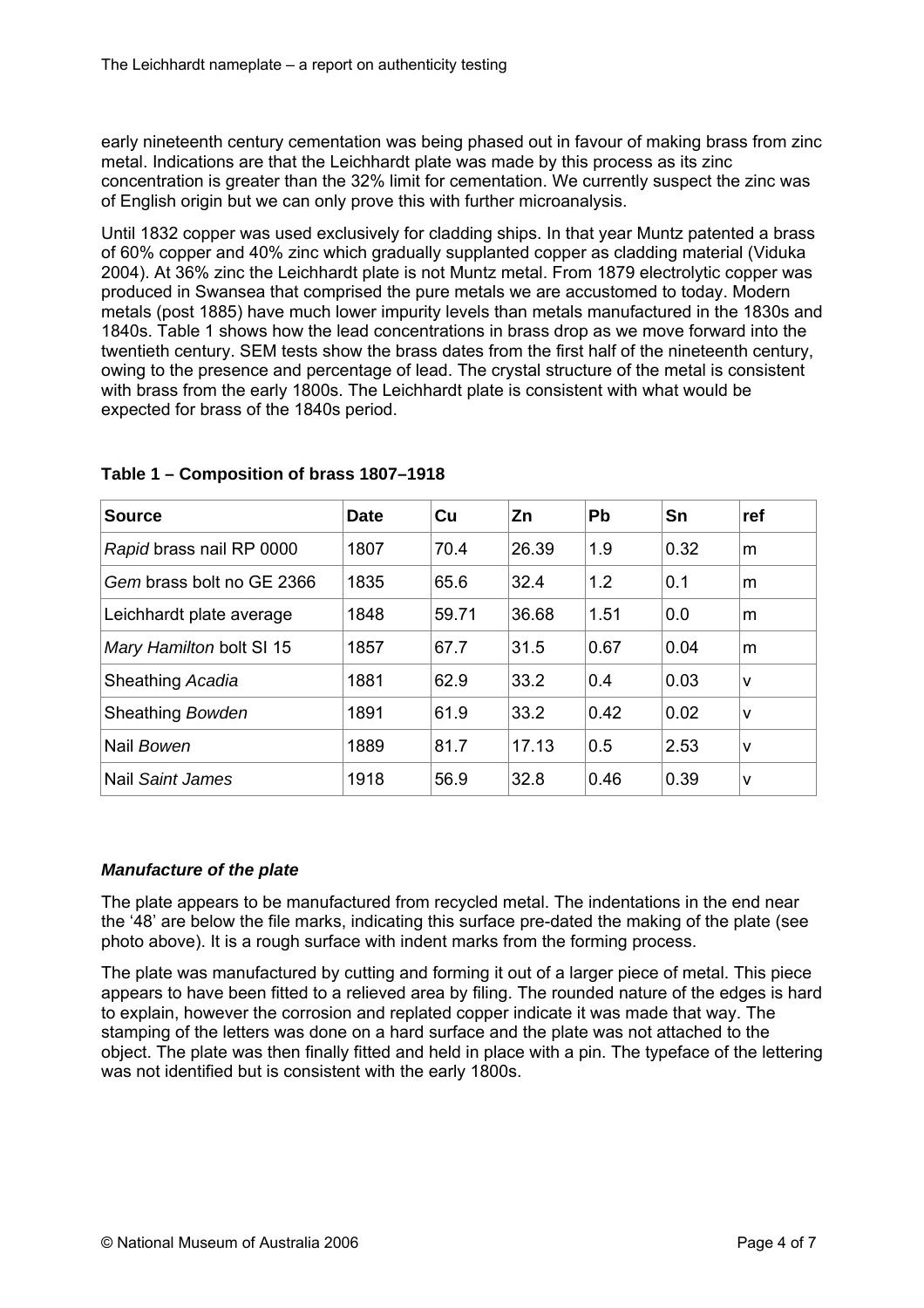# *Analysis of plate surface*

#### *Corrosion*

The plate surface is extensively corroded and has a layer of redeposited copper. The surfaces, cracks and letters contain corrosion products that were examined and analysed by SEM.

The corrosion profile was consistent with exposure to a corrosive environment after the plate was made.

Indicators of this were:

- de-zincification
- redeposited copper
- the presence of sulphur and chloride in the corrosion products.

Some areas of the plate were found to have undergone extensive de-zincification (Macleod 2006) and this ties in well with the redeposited copper. The presence of sulphur is consistent with black powder which was used in muzzle-loading firearms of the time. Powder was often spilt during loading and these firearms produced much acidic smoke when fired. Similarly the high chloride concentrations could have come from the gun powder and/or the sweat of people and animals. This extensive corrosion indicates the plate has been in a wet humid environment for a considerable time.

The presence of zinc hydroxy chlorides indicates the plate was in an arid environment.



# **Figure 1 – Two Raman of carbon on the Leichhardt nameplate**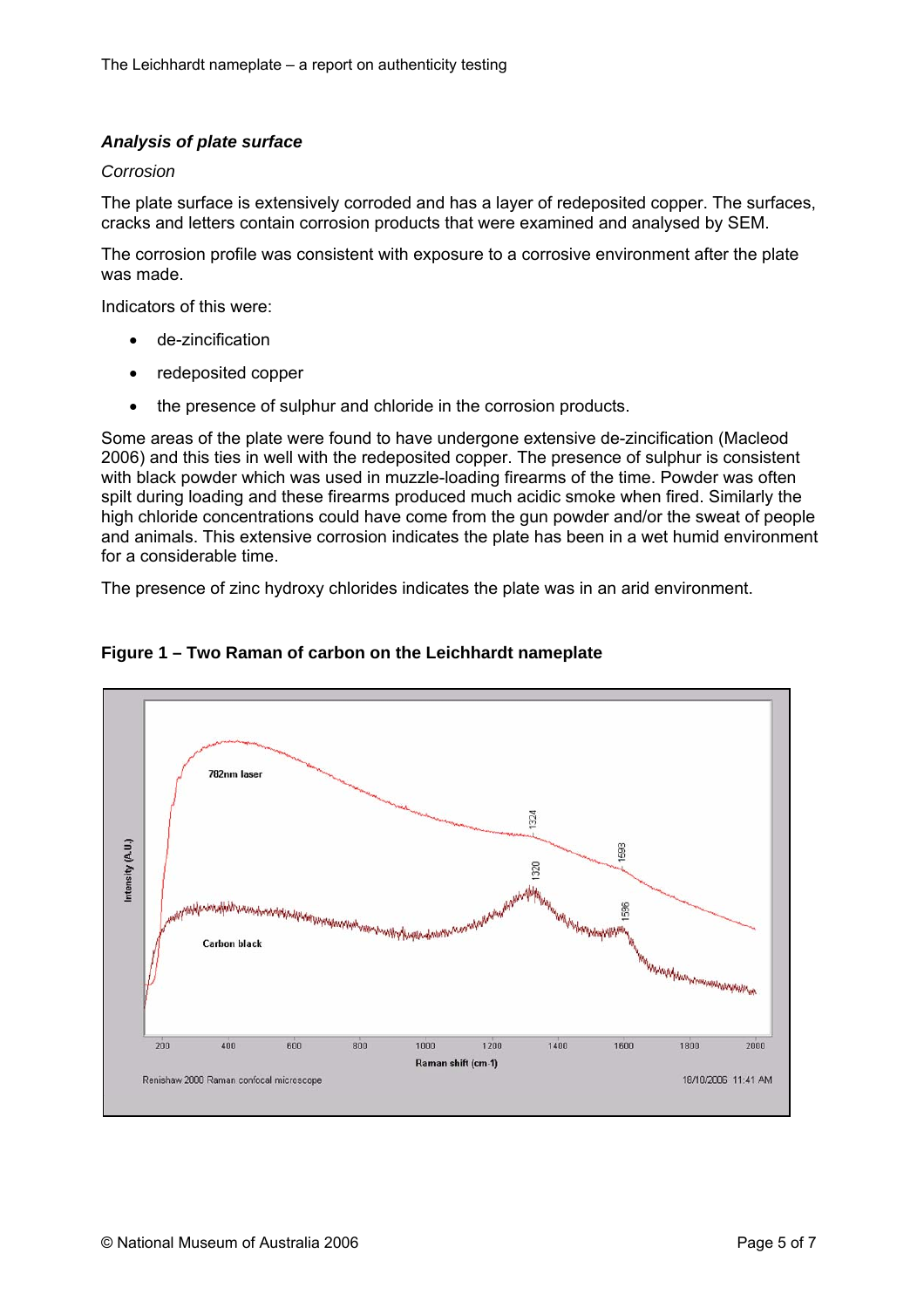This apparent contradiction occurs because it was exposed to both hot–wet and hot–dry environments during Leichhardt's expedition, in its final resting-place and during its subsequent storage in South Australia.

The presence of other elements (potassium, aluminium and silicon) is consistent with rubbing with earth and fireplace ash.

Raman testing found colloidal carbon, which indicates exposure of the plate to a low temperature fire. This confirmed the SEM results. Titanium oxide was found by SEM to be present in the letters on top of carbon deposits. Raman confirmed this.



**Figure 2 – TIO2 Raman** 

# **Further analysis**

Non-destructive trace element analysis may enable us to fingerprint the origin of the zinc and copper that makes up the brass. This would allow us to learn more about the origins of the brass used in the nameplate. Likewise further analysis of the corrosion products and carboniferous matter would add to the information available.

# **Conclusions from the scientific analysis**

- SEM tests, undertaken under the leadership of Dr Ian MacLeod of the Western Australian Museum, show the brass dates from the first half of the nineteenth century, owing to the presence and percentage of lead. The crystal structure of the metal is consistent with brass from the early 1800s.
- SEM proves the presence of sulphur, consistent with black powder which was used in muzzle-loading firearms of the time; powder was often spilt during loading and these firearms produced much smoke when fired.
- The presence of zinc hydroxy chlorides indicates an arid environment.